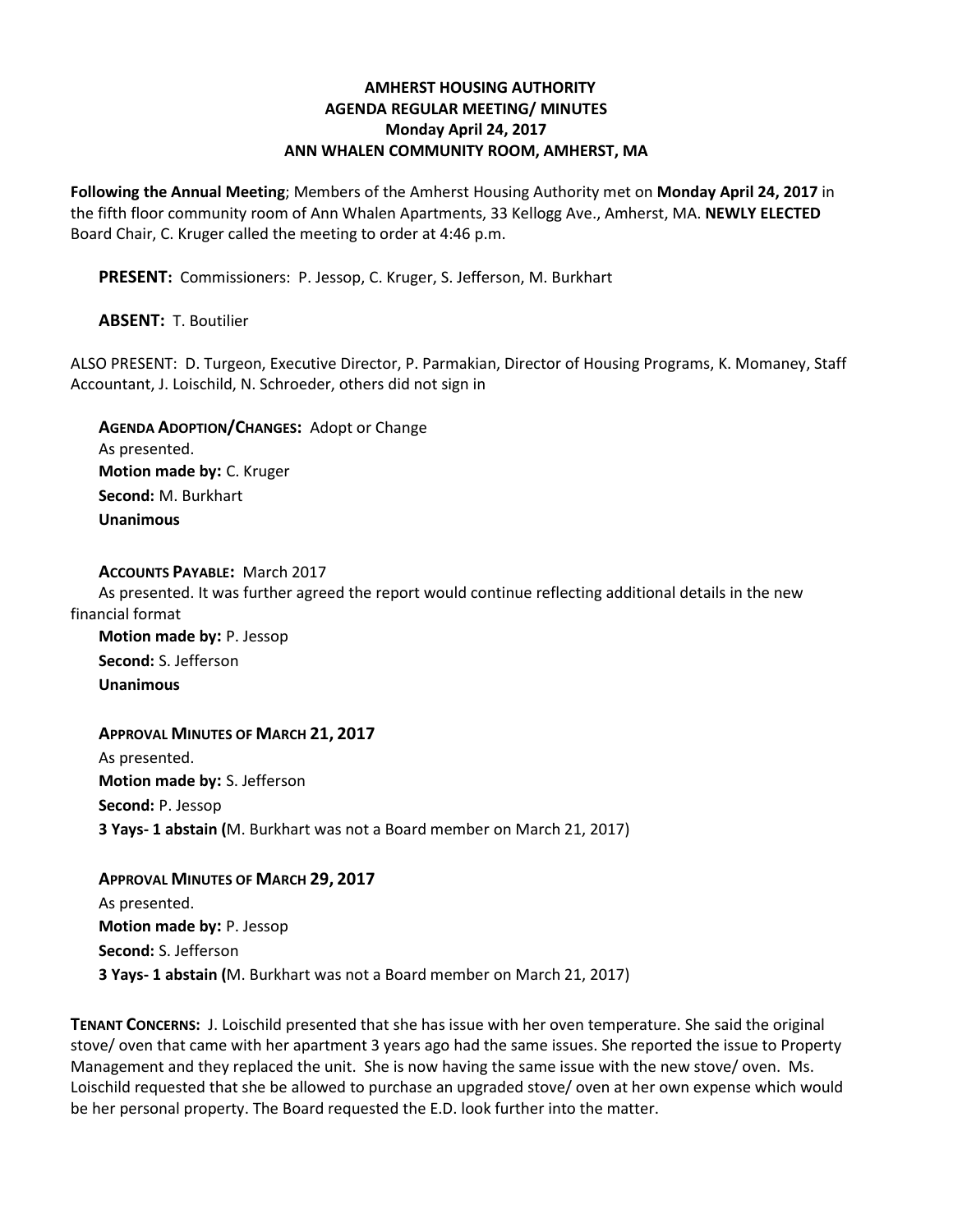#### **PROGRAM PARTICIPANT CONCERNS:** None presented

#### **Tenant Organizations:**

- Ann Whalen None presented
- Chestnut Court None presented

#### **NEW BUSINESS:**

# **RESOLUTION # 2017-13 Personnel Policy Revision - Payroll Section AMENDING AHA PERSONNEL POLICY**

**MOVE:** to amend **Chapter IX EMPLOYMENT TERMS AND CONDITIONS**, Section J, Payroll by substitution, in its entirety, of the following text:

# *J. PAYROLL AND TIME RECORDING*

Amherst Housing Authority (AHA) employees are paid on a biweekly basis (i.e., every two weeks). All employees are required to maintain accurate records of hours worked each week. Time recording systems are necessary for the AHA to comply with Federal and State laws relative to attendance and payroll records. Time sheets shall be submitted to supervisors, who must approve and forward them to the Fiscal Department according to the Fiscal Department's schedule. Written authorization for overtime hours must be attached to time sheets for non-exempt employees.

Failure to submit a time sheet by the regular deadline established by the Fiscal Department will result in the employee receiving a paycheck based on estimated hours. Repeated failure to submit timesheets on a timely basis results in inconvenience and waste of time for the Fiscal Department and may result in disciplinary action.

The employee's signature on the time sheet is certification of actual hours worked. Declaring more hours on a time sheet than were actually worked may be grounds for immediate dismissal.

If you feel you have made a time reporting error, notify your supervisor immediately so a correction can be made.

**WHEREAS:** the Authority wishes to amend and approve this section of the Personnel Policy to comply with M.G.L Chapter 149, Section 148; 454 C.M.R 27.02; Payment of Wages.

**THEREFORE BE IT RESOLVED:** that the Board of Commissioners of the Amherst Housing Authority does hereby amend its Personnel Policy, Chapter IX **EMPLOYMENT TERMS AND CONDITIONS**, Section J, and Payroll, which shall be attached to the official Minutes of this Meeting; and

**FURTHER,** that this Resolution shall take effect immediately.

**Motion made by:** P. Jessop **Second:** M. Burkhart **UNANIMOUS**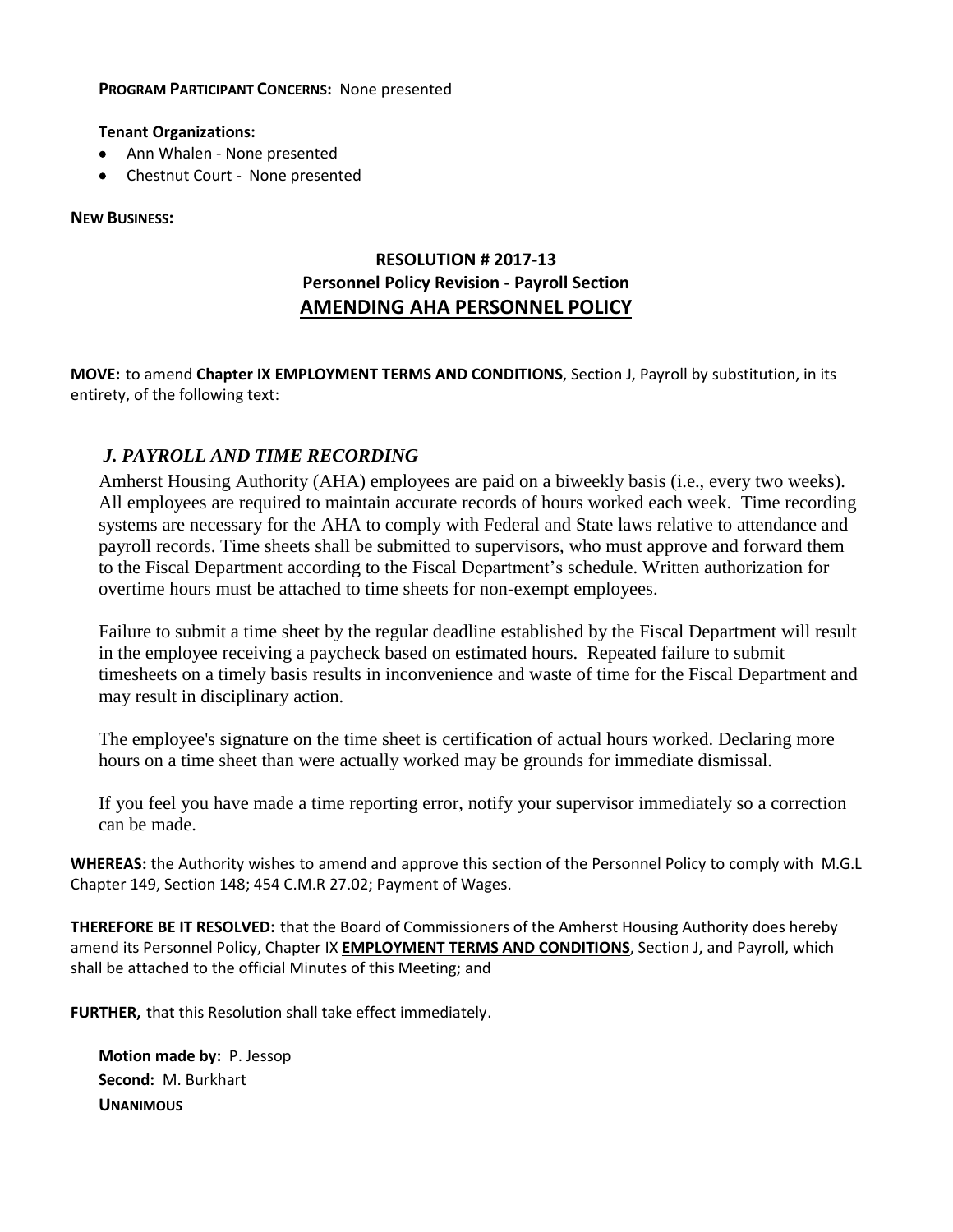# **1. Approval of the Certificate of Final Completion Tamarack – Final payment to Cornerstone Builders in the amount of amount of \$5,400.26**

**MOVE:** To approve the Certificate of Final Completion for the Tamarack Bathroom Project thereby closing out the project and making final payment to the General Contractor (Cornerstone Building Services) in the amount of \$5,400.26

**Motion made by:** P. Jessop

**Second:** S. Jefferson

### **UNANIMOUS**

**2. Approval of Change Order #2 - Ann Whalen Kitchens & Baths Modernization Project, crediting the amount of \$(11,310)**

**MOVE:** To approve Change Order #2 for the Ann Whalen Kitchen and Bathroom Renovation; this Change Order is a credit to the HA in the amount of (\$11,310) to delete the repainting of the bathrooms at Ann Whalen.

**Motion made by:** P. Jessop

**Second:** S. Jefferson

**UNANIMOUS**

3. Approval of Change Order #2 - Jean Elder Renovation Project to increase scope of work in the amount **of \$13,968.30**

**MOVE:** To approve Change Order #2 for the Jean Elder Renovation Project. This Change Order increases in the scope of painting and minor electrical changes (adding exhaust fans & kitchen lighting), in the amount of \$13,968.30.

**Discussion regarding future additional documentation was agreed upon.**

**Motion made by:** P. Jessop **Second:** S. Jefferson **UNANIMOUS**

## **DISCUSSION OF PUBLIC HOUSING NOTICE 2017-05 – MANDATORY BOARD TRAINING**

D. Turgeon presented information regarding DHCD's new requirement that Board members take the webinar for Board training. M. Burkhart shared he had completed one of the 5 modules and that it lasted about 40 minutes.

# **DISCUSSION OF PUBLIC HOUSING NOTICE 2017-08 – CLARIFICATION ON BOARD MEMBER ELECTION**

D. Turgeon presented information regarding DHCD's PHN Notice 2017-08 which regards each LHA Board includes a program participate. The DHCD's PHN Notice actually "pauses" previous PHN Notice 2017-08 while DHCD determines how this policy affects election policies and Federal HUD policies.

# **REVIEW OF UNIT VACANCIES: SEE ATTACHED**

D. Turgeon presented the Vacancy report

## **EXECUTIVE DIRECTOR'S REPORT- SEE ATTACHED**

D. Turgeon presented her Executive Director report

**CHAIR'S REPORT-** None presented